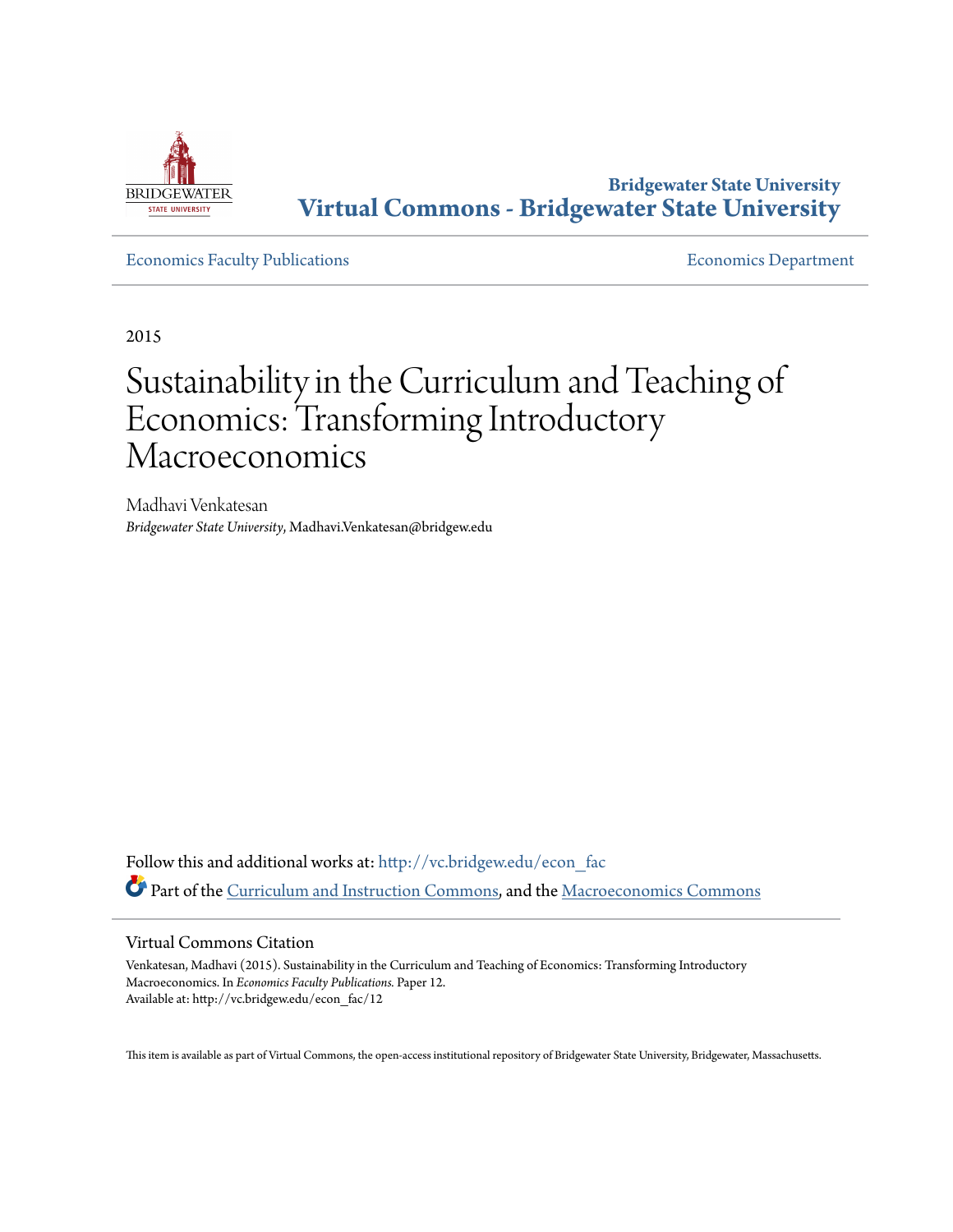

# **Sustainability in the Curriculum and Teaching of Economics: Transforming Introductory Macroeconomics**

#### **Madhavi Venkatesan\***

Department of Economics, Bridgewater State University, Bridgewater, MA USA \*Corresponding author: mvenkatesan@bridegw.edu

*Received November 12, 2014; Revised December 31, 2014; Accepted January 04, 2015*

**Abstract** Present models of economic growth primarily focus on the role of expenditures as captured in the commonly cited economic indicator, gross domestic product (GDP), where GDP is defined as the sum of final goods and services sold within a country's natural borders. Noting that a country's expenditures are referred to as "aggregate expenditures" and that the majority of spending is specific to consumption or consumer spending, especially in the United States where this spending category is nearly two-thirds of annual GDP (other expenditure categories for GDP include investment spending, government spending and foreign spending as proxied by net exports), there exists a significant relationship between consumer expenditures and macroeconomic growth, justifying the standard acceptance of consumption-based expenditures as being a significant driver of economic expansion. Given the consumption and growth relationship, consumption values and behaviors have a significant impact on economic outcomes as well as other parameters including the environment and social and economic equity, where the latter are defined as relating to disparities between groups within a country, as well as across countries. Following a discussion of the impact of consumer-led growth on sustainability parameters: the environment, economic and social equity, this paper provides an explicit linkage between the measure of economic progress in universal use, GDP, and the degradation to common global resources, connecting the endogeneity present between the modeling of economic growth and the values and behaviors that support the outcome of the very same growth. A discussion of the present teaching methods specific to introductory macroeconomics provides the foundation for an innovative, replicable, and grant-funded case study for introducing sustainability. The curriculum variants discussed are not in widespread use and at present, there are no standard textbooks for the instruction of Principles of Macroeconomics that explicitly include sustainability and provide sustainability-based economic parameters for alternative evaluation to standard economic growth as presently and singularly enumerated in GDP. The value-augmenting outcome of the sustainability inclusive curriculum case study is captured in a qualitative assessment of student reaction and absorption of sustainability as a value and behavior catalyst and provided in summary form.

#### *Keywords: curriculum, macroeconomics, economics*

**Cite This Article:** Madhavi Venkatesan, "Sustainability in the Curriculum and Teaching of Economics: Transforming Introductory Macroeconomics." *American Journal of Educational Research*, vol. 3, no. 1 (2015): 5-9. doi: 10.12691/education-3-1-2.

### **1. Introduction**

<span id="page-1-0"></span>Present models of economic growth primarily focus on the role of expenditures as captured in the commonly cited economic indicator, gross domestic product (GDP), where GDP is defined as the sum of final goods and services sold within a country's natural borders. Noting that a country's expenditures are referred to as "aggregate expenditures" and that the majority of spending is specific to consumption or consumer spending, especially in the United States where this spending category is nearly twothirds of annual GDP (other expenditure categories for GDP include investment spending, government spending and foreign spending as proxied by net exports), there exists a significant relationship between consumer expenditures and macroeconomic growth, justifying the standard acceptance of consumption-based expenditures as being a significant driver of economic expansion. Given the consumption and growth relationship, consumption values and behaviors have a significant impact on economic outcomes as well as other parameters including the environment and social and economic equity, where the latter are defined as relating to disparities between groups within a country, as well as across countries.

Following a discussion of the impact of consumer-led growth on sustainability parameters: the environment, economic and social equity, this paper provides an explicit linkage between the measure of economic progress in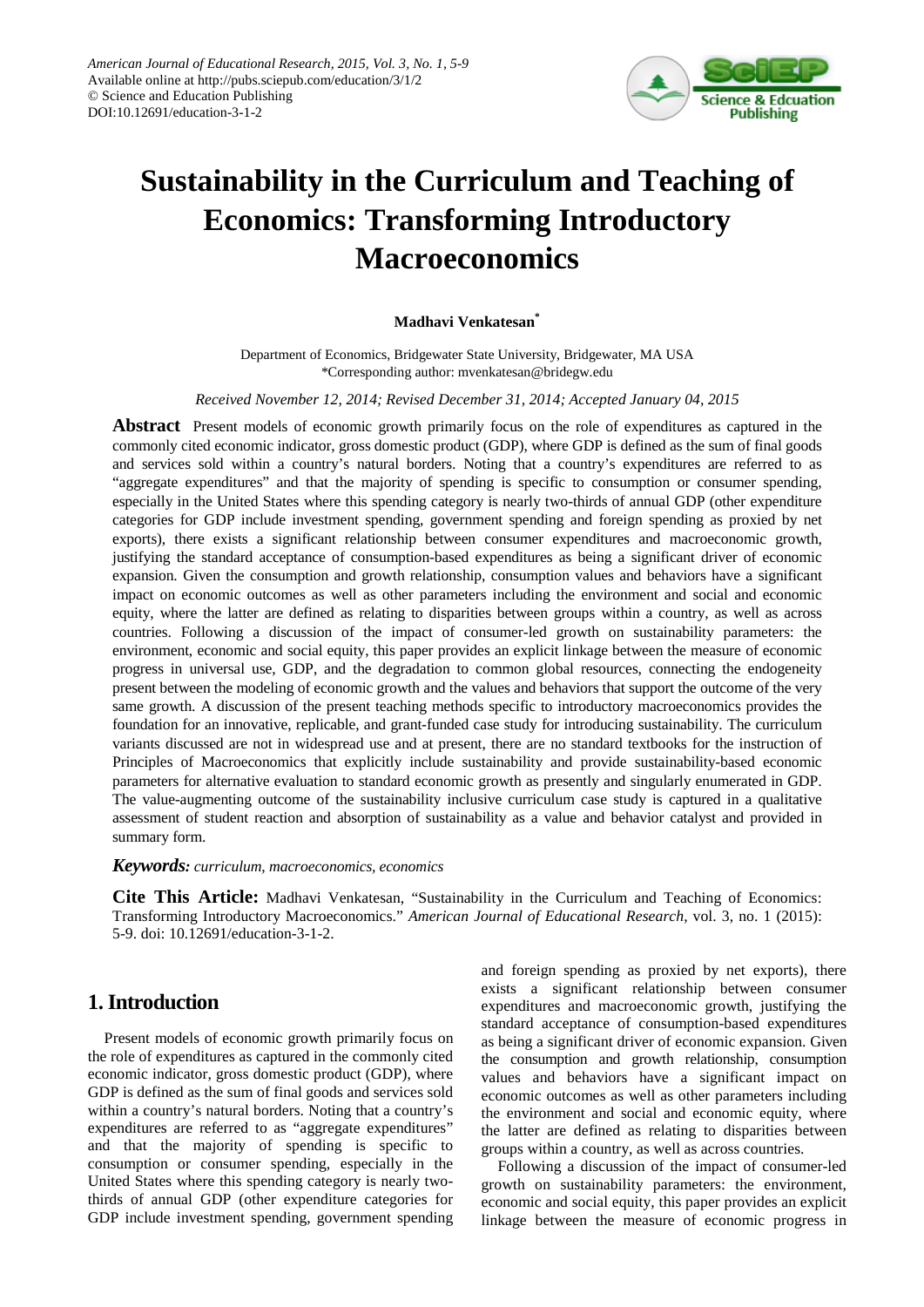universal use, GDP, and the degradation to common global resources, connecting the endogeneity present between the modeling of economic growth and the values and behaviors that support the outcome of the very same growth. A discussion of the present teaching methods specific to introductory macroeconomics provides the foundation for an innovative, replicable, and grant-funded case study for introducing sustainability. The curriculum variants discussed are not in widespread use and at present, there are no standard textbooks for the instruction of Principles of Macroeconomics that explicitly include sustainability and provide sustainability-based economic parameters for alternative evaluation to standard economic growth as presently and singularly enumerated in GDP. The value-augmenting outcome of the sustainability inclusive curriculum case study is captured in a qualitative assessment of student reaction and absorption of sustainability as a value and behavior catalyst and provided in summary form.

## **2. The Present State of Introductory Economics Instruction**

Principles of Macroeconomics is typically taught as one of a two part introductory requirement leading to the formal study of Economics and other undergraduate business majors. The course focuses on the aggregate factors that define economic progress as this concept relates to the "standard" expenditure-based variable of quantifying growth: gross domestic product (GDP). The course incorporates elements of Microeconomics to establish the foundation for the assumptions of individual and firm behavior where such behavior is guided by a "rational" agent assumption and the underlying premise of rational decision-making is defined as maximizing return while minimizing cost.

Costs are assumed to be priced through efficient market assumptions and are therefore simplified as being indicative of market pricing with limited consideration devoted to the potential for systemic under-enumeration of costs resulting from informational, regulatory, or exploited variations. Additionally consumption is not evaluated as a value that is enabled through pricing distortions, rather consumption, along with other expenditure components, investment, government spending, and net exports, are discussed as "given" parameters of economic growth.

As Nelson (1995) points out, economics evaluates efficiency with respect to the "use of resources to maximize production and consumption, not by the moral desirability of the physical methods and social institutions used to achieve this end." Therefore sustainability does not enter standard economic thinking. Reduction in consumption in the current period is only addressed through the lens of an increase in consumption in a later period. Nelson notes, "The possibility that consumption should be reduced because the act of consumption is not good for the soul, or is not what actually makes people happy, has no place within the economic value system."

In their analysis of the teaching of the Principles of Macroeconomics, Knoedler and Underwood (2003) found that "the myopic teaching style of economics is attributable to both economic instructors and to the leading texts in use for the instruction of Principles of Macroeconomics courses." Furthermore, they state that the standard teaching of economics did not provide access to alternative approaches, for example, normative economics was found to be "demonstrated by a quick example as something to be avoided at all costs, unlike the exercise in positive economics."

The seeming lack of attention to values and behavior as captured within standard expenditure based macroeconomic modeling has distanced students from the tangibility of economics, limiting their understanding of the explanatory potential of economics and the application of economics as both a cause and a remedy of unsustainable practices. As noted by O'Hara (1995), understanding of economics is essential to sustainability and an understanding of the social and ecological context related to observable sustainability issues is requisite in the evaluation of a solution, "sustainability challenges us to recover the links between social and ecological contexts."

To the extent that economic growth has been and continues to be a national goal both within and without the United States, there is an inherent endogeneity between the current expenditure-based teaching of Principles of Macroeconomics and the observable natural resource degradation, and economic and social inequities. The focus on implicit consumption-led growth limits the potential for sustainability, as myopic consumer-led, immediate gratification-oriented growth (utility and profit maximization) as captured in the modeling of economic activity is inconsistent with the quantified evaluation of the externalities caused by production to meet consumption demand (Czech, 2000). Boran (2006) points out, albeit subtly, economic modeling is limited in its ability to adequately assess and address inequities that may arise as a result of standard economic analysis. Specifically, the increase in pollution that arises due to an inability to properly quantify the environmental burden of ambient emissions at a specific point in time.

The practice and teaching of economics, implicitly influences and reinforces consumption-led growth while contributing to the development of economic agent behavior. In turn, this learned economic literacy, in essence, contributes to the scientific approach to evaluating economic outcomes. Therefore, if the discipline does not include values and behavioral outcomes related to sustainability, it can be stated to be a contributing element of the present-day outcome of a lack of sustainability.

### **3. Rationale for Explicit Integration of Sustainability in Economics**

The present multi-disciplinary emergence of sustainability is a result of anthropogenic attribution of the increasing speed of climate change and environmental degradation (Lovejoy, 2014). Adverse impacts to global resources may not have been properly noted or addressed during the most recent period of human-led environmental modification as defined by the period from the late  $17<sup>th</sup>$ century to the present. Further, the environmental impact presently observed, can be attributed to the myopic desire and attainability of human-centric, higher quality of life standards accessible through changing economic structures as addressed by early economists and political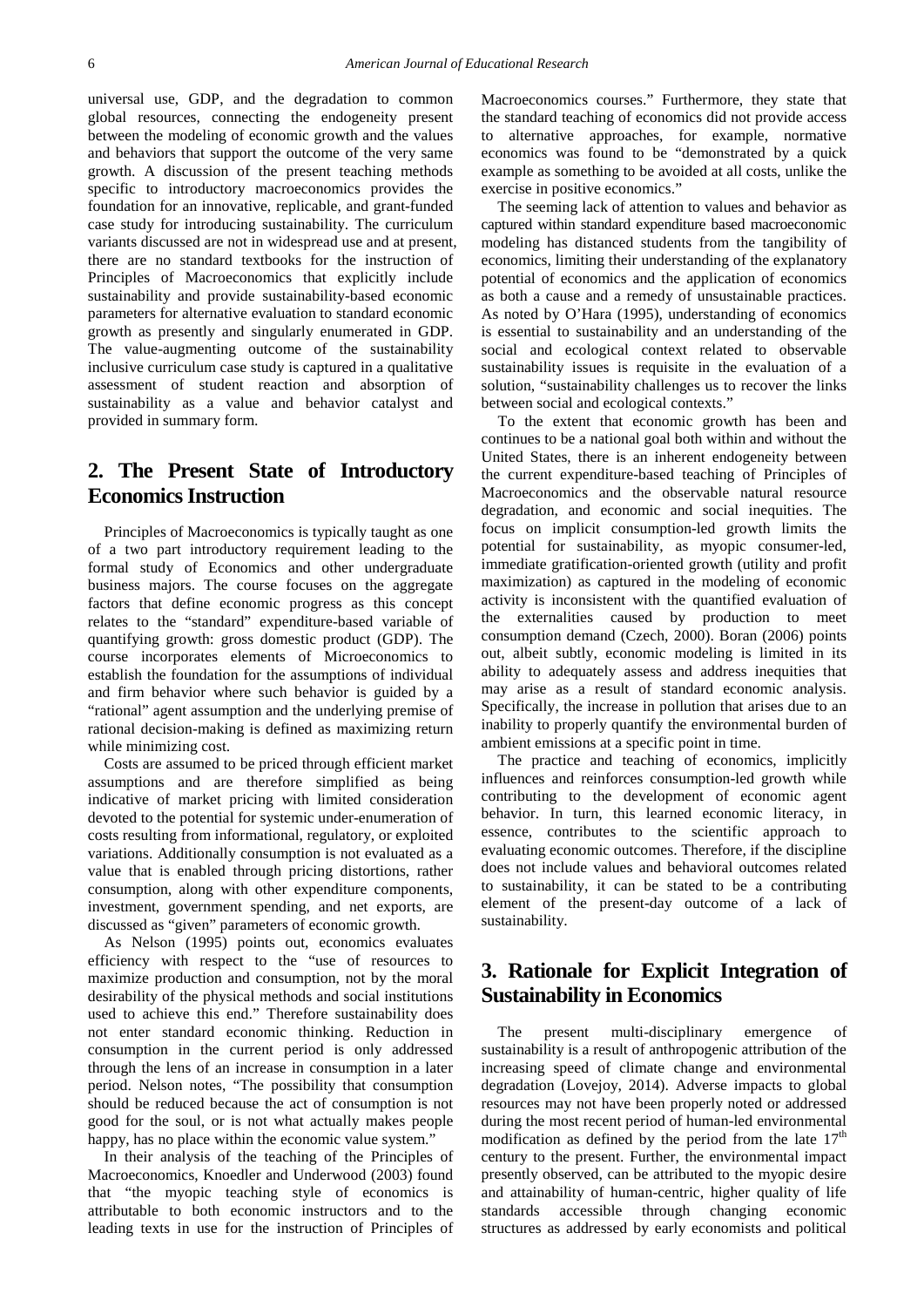philosophers, Adam Smith and Jeremy Bentham. As noted by Nelson (1995), "the present shift from efficiency to sustainability no doubt reflects in part the moral disappointments of the twentieth century, relative to the hopes for economic progress that were widely shared at the beginning."

Efficiency has been simplified in economic modeling to account for "process efficiency," which through the most recent period has been evaluated as present costs relative to revenue generation. Costs articulated in standard evaluation have rarely been holistic or inclusive of nonquantifiable components to production; therefore, costs as described have not included items that were not readily quantifiable or were created as a result of natural resource utilization, degradation, or replenishment. Common assets such as water, air, and land were not included in production assessments; furthermore, damages resulting to any of these common elements were not articulated unless indirectly addressed as being a part of social and governmental regulation.

Anthropomorphic impacts related to production and consumption, inclusive of profit and utility maximization have been significant. To a large extent this is attributable to the lack of inclusion of the inter-relationship between the environment and human activity, as is captured in the concept of sustainability. Explicit attribution of sustainability in economics serves to increase awareness of the consumption and production linkage to the adverse externalities being currently faced, by also promoting, within a classroom setting, the endogeneity of values to economic outcomes. By focusing on the economic, social, and environmental outcomes from an expenditure–based view relative to the quality of life outcome attributable to a sustainability value paradigm, students are able to evaluate their own values, including the attribution of their personal values, and to then develop awareness of alternative value structures that promote balanced growth along the lines of economic equity, and social and environmental justice, all of which comprise the concept of sustainability.

## **4. Principles of Macroeconomics: Sustainability Integration Case Study**

As part of a semester-long Principles of Macroeconomics course and following student introduction to basic macroeconomic concepts and related market mechanisms (movement along, shift of supply and demand; general understanding of consumption led growth, and the behaviors or values embodied within the framework of growth as it is currently defined and evaluated through GDP), students were introduced to the aggregate expenditure function $<sup>1</sup>$  $<sup>1</sup>$  $<sup>1</sup>$  and the explicit need for consumption</sup> in the evaluation of economic growth.

Following the introduction of the foundation of macroeconomic variables and concepts, students were

<u>.</u>

asked to fill out a questionnaire, where the questionnaire focused on the student's understanding of the relationship between behaviors and economic outcomes through the lens of the values that were of significance to the student. Students were provided with the opportunity to comment on the rationale for the values expressed in their actions. The questionnaire did not directly address sustainability, though students were asked if they had taken a course in sustainability or that incorporated sustainability. Additionally questions were asked to assess the conspicuous consumption and social basis for consumption and expenditure behavior. The questionnaire as provided in the Appendix, provided a baseline for reviewing any changes in student value orientation as a result of the explicit introduction of sustainability.

Students were then introduced to the concept of consumerism and were made aware of the endogeneity between marketing, advertising, consumption, credit access, and GDP growth through detailed discussion of the aggregate expenditure function, as well as monetary and fiscal policy mechanisms. Using standard aggregate demand and supply models, students were introduced to the impact of excess demand on natural resource utilization, exploitation, and development; and were provided with an understanding of non-articulated and under-enumerated costs and asked to assess the benefits and costs of trade from both a profitability and environmental-social welfare perspective. Further, students were introduced to the role and purpose of the central bank and the government in the target goal of monetary and fiscal policy to maintain full employment as defined as the employment level consistent with the maximum aggregate expenditure level found at the optimal economy-wide production capacity (full production capacity) at a given point in time.

The process of instruction and assessment of sustainability factors related to the dependence of consumption on credit; trade and exploitable, quantifiable cost differentials; natural resource use and cost of degradation and replenishment; marketing and consumer demand; and the tragedy of the commons as related to the exploitation of common resources. All of the mentioned topics were addressed and evaluated as a class and on an individual student basis.

Weekly readings related to a macroeconomic topic and its sustainability correlate were assigned from a variety of sources, including popular press articles and a grant sponsored non-academic text selected specifically due to its retail target audience and its tangible examples related to predicted zero GDP growth levels due to both the lack and future need for sustainability practices.

Each week, four students were selected to be discussion group leaders, with a responsibility to facilitate weekly inclass sustainability focused discussion related to an aforementioned macroeconomic topic and corresponding readings. The group leaders were required to develop at minimum two questions (selected weekly questions are provided in the Appendix) specific to the macroeconomic and sustainability-based reading assignment for the week and the questions were distributed to all students one class period prior to scheduled class discussions. Students were expected to address all questions prior to class and to formally submit answers for two questions via an electronic journal. The questions, discussion, and journal

<sup>1</sup> Aggregate expenditure function:  $Y = C + I + G + (X - M)$ ; where Y identifies the total amount expended in a given economy on goods and services over a given period;  $\overline{C}$  is consumer expenditures, which in the United States accounts for two-thirds of Y; I is investment spending attributable to businesses; G is government spending; and  $(X - M)$  is next exports and is reflective of foreign spending on domestic goods and services.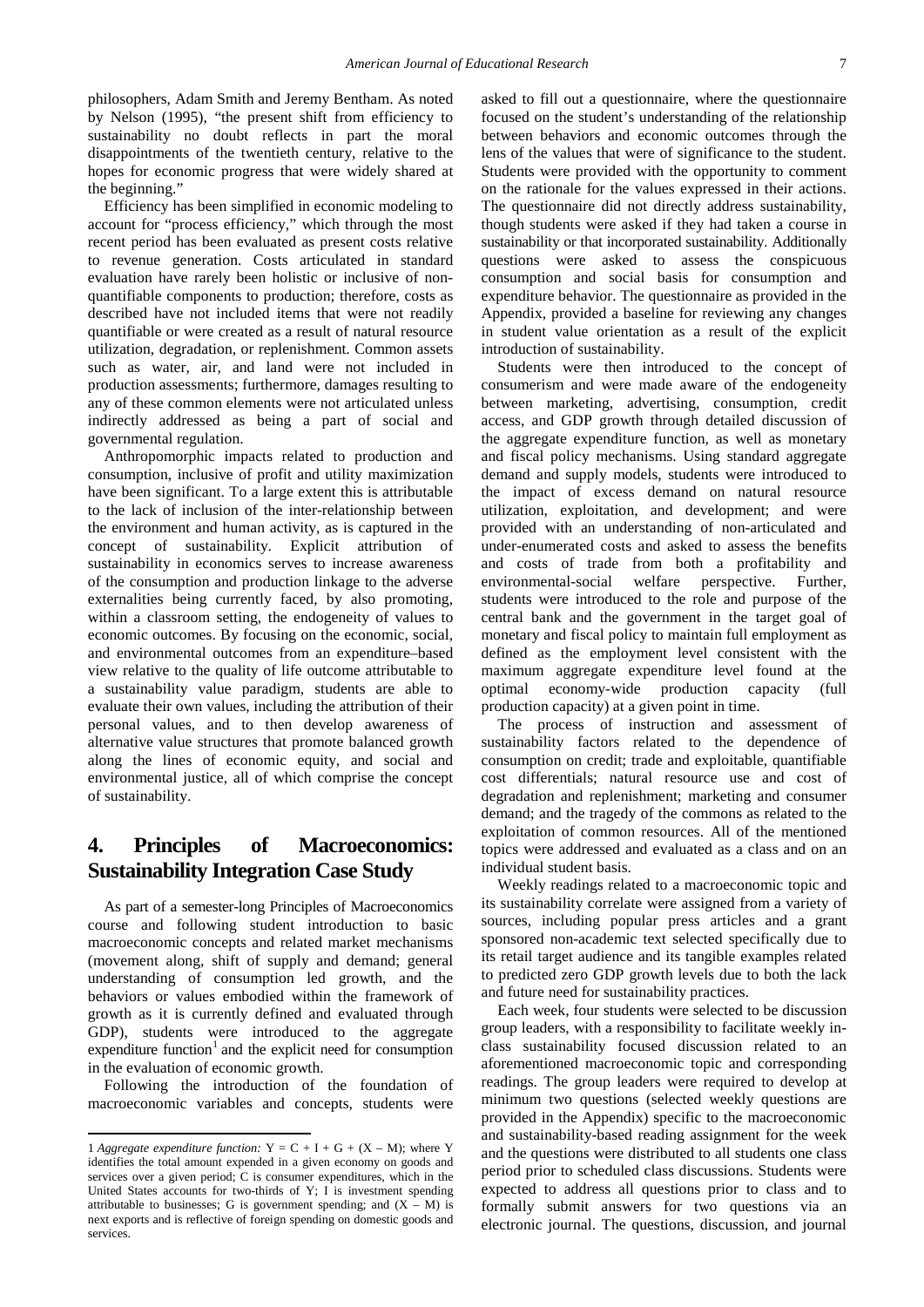entries were meant to provide students with an assessment of the role that implicit values have in individual decisionmaking and to increase awareness of how implicit social values impact individual consumption behavior and thereby eventually culminate in economic outcomes.

The integration of sustainability overlapped the standard course curriculum. Weekly sustainability topics followed and countered implicit values within the subject matter of the course, giving students an ability to understand the present macroeconomic phenomenon and then evaluate the same through a sustainability lens. The focus of macroeconomic and corresponding sustainability discussion was consumer-based consumption as an integral and targeted component of aggregate expenditures and corresponding GDP growth.

The students' weekly journals, discussion participation, and initial questionnaire submission provided a qualitative capture of the students' individual evolving and static economic values and behaviors. The responses detailed in these vehicles though the course of the semester were compared against the exit essay, which asked students to describe what change if any did a greater understanding of macroeconomic principles in conjunction with implicit consumerism and understanding of the need for sustainability values have on their individual consumption behavior and likely future behavior. The essay along with the chronology of responses was used to assess the impact to decision-making and economic rational agent creation, resulting from taking a course in introductory macroeconomics that incorporated sustainability.

# **5. Values, Behaviors and Economic Outcomes: The Case for Integrating Sustainability**

The integration and assessment process described in this paper provides one example of explicit integration of sustainability in the introductory economics curriculum. Though not exhaustive in the mechanics implemented, the curriculum revision shared reflects an innovative approach to the introduction of sustainability in introductory economics curriculum. As noted the curriculum introduced in this paper incorporated a required selfassessment based journal. Student tracking of own-value led consumption behavior and the evolution of the value/behavior relationship through the course of the term, provided a qualitative assessment of the outcome of the introduction of sustainability to both values and related behaviors as well as the development of the student into a sustainable rational economic agent.

The results of the grant-based project indicate what would be expected, understanding of implicit values in conjunction with the global issues resulting from the same values fosters modification of behaviors, potentially culminating in the development of sustainable values and modified economic outcomes, as well as the potential for the establishment of revised and universally adopted metrics to assess economic growth.

Student discussions and responses provided clear evidence that as awareness of environmental issues including waste disposal and plastic use increase, modification of behavior in conjunction with an increased

awareness of economic drivers such as, marketing, to both promote and align with consumption behaviors, and access to consumer credit, to promote inter-temporal consumption, can be augmented.

Concluding course student commentary included a cessation in the purchase of plastic bottles and use of recyclable and reusable containers, to reduction in the use of water for showers and daily hygienic activities, to an awareness of the adverse environmental, social justice, and credit impact of the purchase of excess clothing as a result of marketing induced need or want.

The underlying rationale for the introduction of sustainability in a Principles of Macroeconomics course was the premise that most individuals are not rational economic agents; rational economic agent behavior is created or taught through economic literacy, which can be considered as an implicit outcome of the introductory economics course objective. Rational agent behavior is defined as including an understanding and conscious incorporation of cost-benefit analysis (utility maximization) and other economics-based parameters in individual decision-making. As a result, most decision-making is fostered by limits that are consciously imposed, awareness of sustainability in consumption decisions can therefore, modify utility decisions by including the impact to the greater environmental good in consumption decisions. For example, in a consumer-oriented society, marketing and advertising as well as convenience drive behavior, where as, when the concept of holistic evaluation in decision making is presented, such that the individual thinks beyond just immediate consumption to incorporate the waste of consumption and the externalities resulting as a by-product of production—both of which are often either neglected or under-enumerated in price, consumption behavior can be augmented. Integration of explicitly stated sustainability-based alternatives influence values and resulting behaviors, culminating over time with societal traction to result in a modification in economic outcomes. The latter is the subject of the author's present research interests, which are focused on market inefficiency as a result of inappropriate categorizations of environmental resources as *abundant* rather than *scarce*.

#### **References**

- [1] Bishop, R. C. (1993). "Economic Efficiency, Sustainability, and Biodiversity". Ambio, Vol. 22, No. 2/3, 69-73.
- [2] Boran, I. (2006). "Benefits, Intentions, and the Principle of Fairness". Canadian Journal of Philosophy, Vol. 36, No. 1, 95-115.
- [3] Dillard, D. (1982). "Rewriting the Principles of Economics". Journal of Economic Issues, Vol. 16, No. 2, 577-585.
- [4] Choi, S. and Ng, A. (2011). "Environmental and Economic Dimensions of Sustainability". Journal of Business Ethics, Vol. 104, No. 2, 269-282.
- [5] Colander, D. (2005). "What Economists Teach and What Economists Do". The Journal of Economic Education, Vol. 36, No. 3, 249-260.
- [6] Czech, B. (2000). "Economic Growth as the Limiting Factor for Wildlife Conservation". Wildlife Society Bulletin, Vol. 28, No. 1, 4-15.
- [7] Fagg, J. (1981). "The Fundamental Principles of Economics". Journal of Economic Issues, Vol. 15, No. 4, 937-942.
- [8] Junyent, M. and Geli de Ciurana, A. M. (2008). "Education for Sustainability in University Studies: A Model for Reorienting the Curriculum". British Educational Research Journal, 34:6, 763-782.